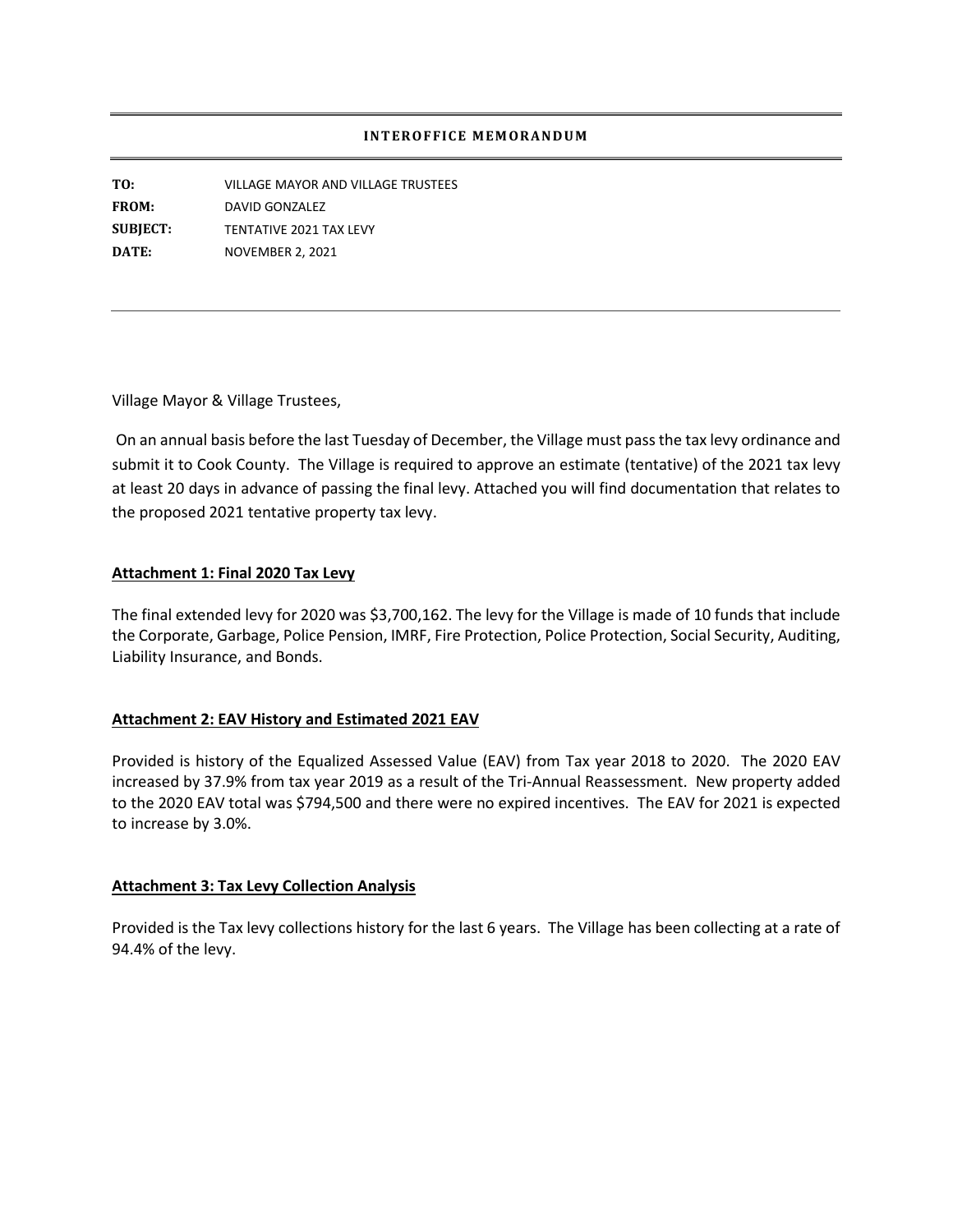## **Attachment 4: 2021 Proposed Tax Levy**

Provided is the proposed estimated tax levy for 2021. The proposed estimated levy (exclusive of the debt levy) for 2021 totals \$2,826,142. The total levy is unchanged from 2020. All changes are based upon the fund's historical activity and current need. The Corporate levy is for \$368,927, an increase of \$42,000 from the 2020 levy. Also included in the overall levy is the Policeman pension of \$1,400,000, which is \$42,000 lower than 2020. This amount ensures that the actuarially determined Illinois Statutory Minimum Contributions to be paid through the property tax levy is met. The debt levy is expected to increase 0.2%, or \$1,890, from the 2020 levy due to higher debt payments due in the upcoming year. The 2021 overall tentative levy is \$3,702,052 which will result in an overall increase of 0.05% from the 2020 levy.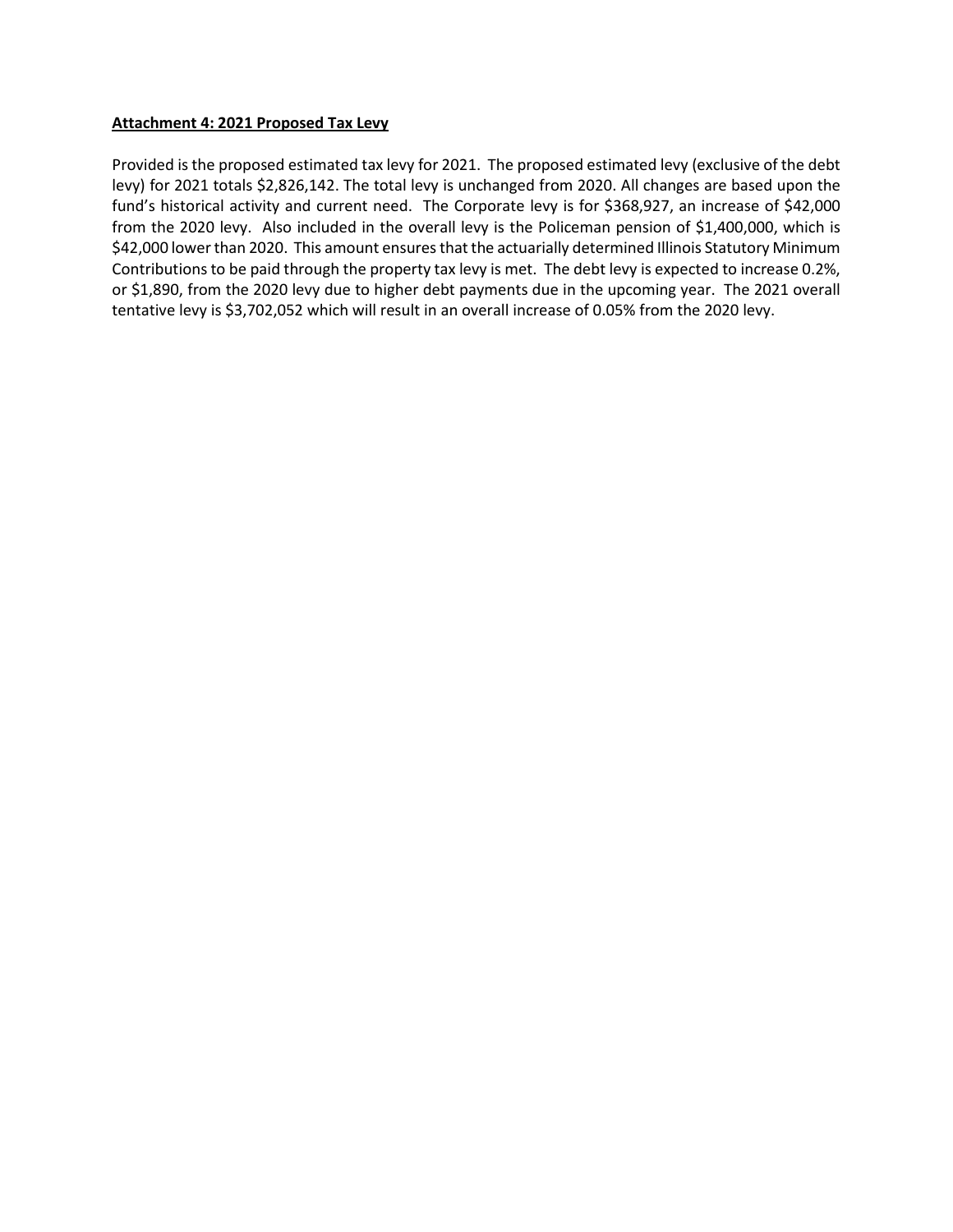## Attachment 1

#### OFFICE OF THE COUNTY CLERK

| DATE 08/19/21 | TAX YEAR 2020 | AGENCY TAX RATE REPORT |
|---------------|---------------|------------------------|

|                                                                       |               |                                       |             |             | 2020 EAV    |
|-----------------------------------------------------------------------|---------------|---------------------------------------|-------------|-------------|-------------|
|                                                                       |               | PRIOR YEAR COOK COUNTY EAV            | 109,400,574 | COOK COUNTY | 150,887,466 |
| AGENCY 03-1220-000 VILLAGE OF<br>STICKNEY                             |               | CURR NEW PROP, ANNX., REC. TIF VAL,   |             | DUPAGE      |             |
|                                                                       |               | EXP. INCENTIVES MINUS DISCONNECT PROP | 794.500     | LAKE        |             |
| PROPERTY TAX EXTENSION LIMITING LAW (PTELL) LIMITING RATE CALCULATION |               | TOTAL                                 | 110,195,074 | WILL        |             |
|                                                                       |               |                                       |             | KANE        |             |
| 2019 AGGREGATE EXTENSION<br>2020 EAV MINUS NEW PROP, ANNX.,           |               |                                       |             | MCHENRY     |             |
| REC TIF VAL, EXP. INCENTIVES<br>X 0.0000                              |               |                                       |             | DEKALB      |             |
| PLUS DISCONNECTIONS                                                   |               |                                       |             | GRUNDY      |             |
|                                                                       | LIMITING RATE |                                       |             | KANKAKEE    |             |
|                                                                       |               |                                       |             | KENDALL     |             |
| HOME RULE AGENCY OR PTELL NOT APPLICABLE                              |               |                                       |             | LA SALLE    |             |
|                                                                       |               |                                       |             | LIVINGSTON  |             |

AGENCY OVERALL EAV 150,887,466 TOTAL 150,887,466 100.00% OF FINAL TAX LEVY AMOUNT LOSS TOTAL LEVY TAX RATE MAXIMUM PRELIMINARY PTELL FUND DESCRIPTION OF FUND LOSS AMOUNT % CEILING ALLOWABLE TAX RATE REDUCED LEVY BURDEN IN RATE LEVY COOK COUNTY 001 CORPORATE 317,405 326,927  $0.0000$ 326,927 0.2167 326,927 0.2167  $\overline{\mathbf{3}}$ 9,522 003 BONDS & INTEREST 832,400  $5 -$ 874,020  $0.0000$ 874,020 0.5793 874,020 0.5793 41,620 004 GARBAGE 26,523  $3<sup>7</sup>$ 27,319  $0.0000$ 27,319  $0.0181$ 27,319  $0.0181$ 796 POLICE PENSION 1,400,000 1,442,000  $0.0000$ 1,442,000 0.9557 1,442,000 0.9557 006  $\overline{\mathbf{3}}$ 42,000 008  $I.M.R.F.$ 106,090 109,273  $0.0000$  $0.0724$ 109,273  $0.0724$  $\overline{\mathbf{3}}$ 109,273 3,183 013 FIRE PROTECTION 307,661  $3<sup>7</sup>$ 316,891  $0.0000$ 316,891  $0.2100$ 316,891  $0.2100$  $9,230$ POLICE PROTECTION 424,360 437,091  $0.0000$ 437,091 0.2897 437,091 0.2897 014  $\overline{\mathbf{3}}$ 12,731 015 CIVIL DEFENSE  $\overline{0}$  $\overline{3}$  $\sim$  0  $0.0000$  $\overline{0}$  $0.0000$  $\circ$  $0.0000$  $\overline{0}$ 016 SOCIAL SECURITY 106,090  $\overline{3}$ 109,273  $0.0000$ 109,273  $0.0724$ 109,273  $0.0724$ 3,183 AUDITING 13,261  $0.0000$  $0.0091$ 018  $3<sup>7</sup>$ 13,659 13,659 13,659  $0.0091$ 398 019 LIABILITY INSURANCE 42,436  $\overline{\mathbf{3}}$ 43,709  $0.0000$ 43,709  $0.0290$ 43,709  $0.0290$ 1,273 AGENCY GRAND TOTAL 3,700,162 3,700,162 2.453 3,700,162 2.453

2020 TAX EXTENSION GRAND TOTAL 3,701,269.54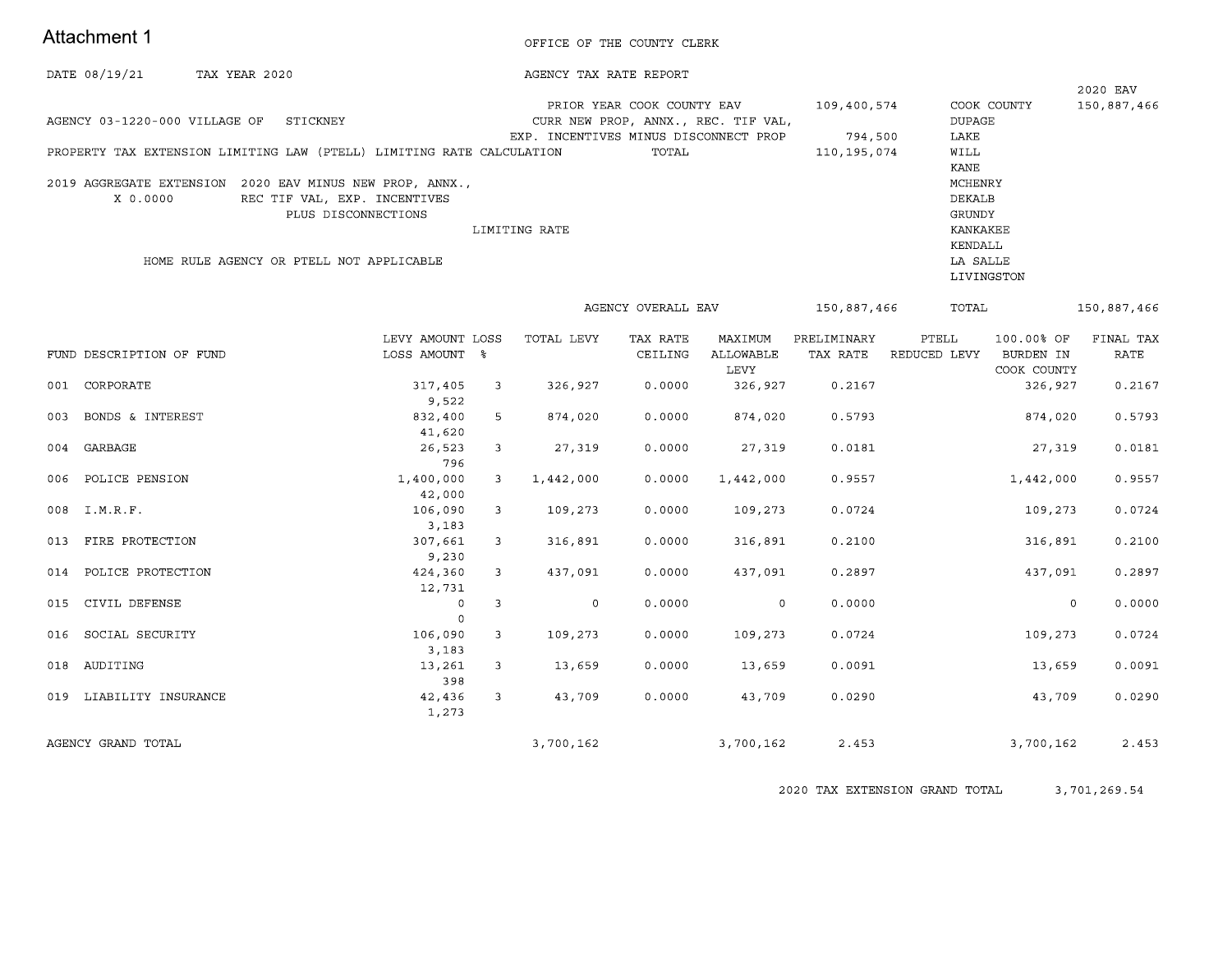# **Attachment 2: EAV History and Estimated 2021 EAV**

# **EAV History and Estimated 2021 EAV Village of Stickney**

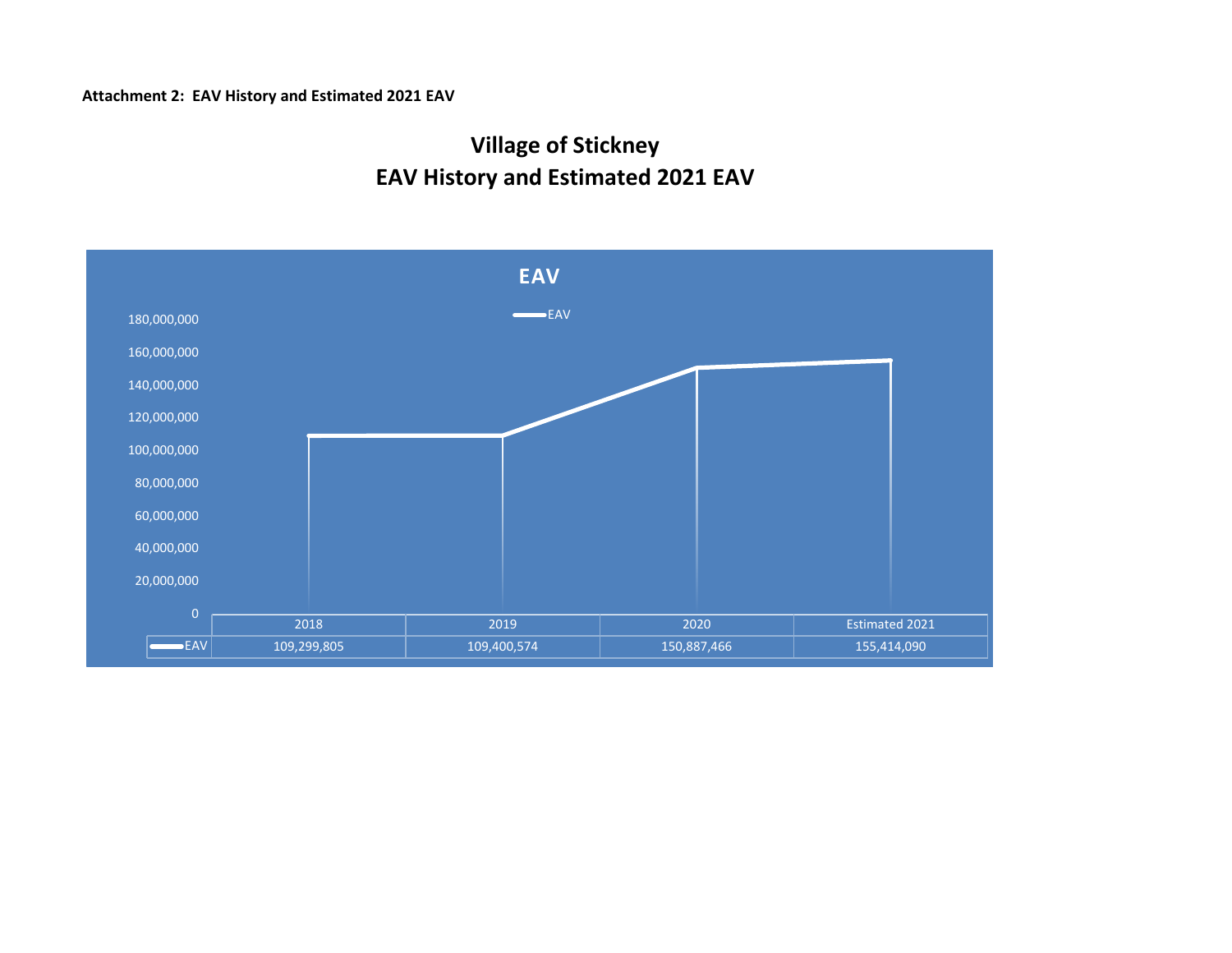# **Attachment 3: Tax Levy Collection**

**Village of Stickney**

|                          | 2015      | 2016      | 2017      | 2018      | 2019      | 2020      |
|--------------------------|-----------|-----------|-----------|-----------|-----------|-----------|
| Village Levy             | 3,344,513 | 3.516.667 | 3.516.314 | 3.496.145 | 3.569.356 | 3.700.162 |
| Year to Date Collections | 3.215.156 | 3.342.710 | 3.340.243 | 3.355.092 | 3.446.835 | 3.251.992 |
| <b>Percent Collected</b> | 96.13%    | 95.05%    | 94.99%    | 95.97%    | 96.57%    | 87.89%    |